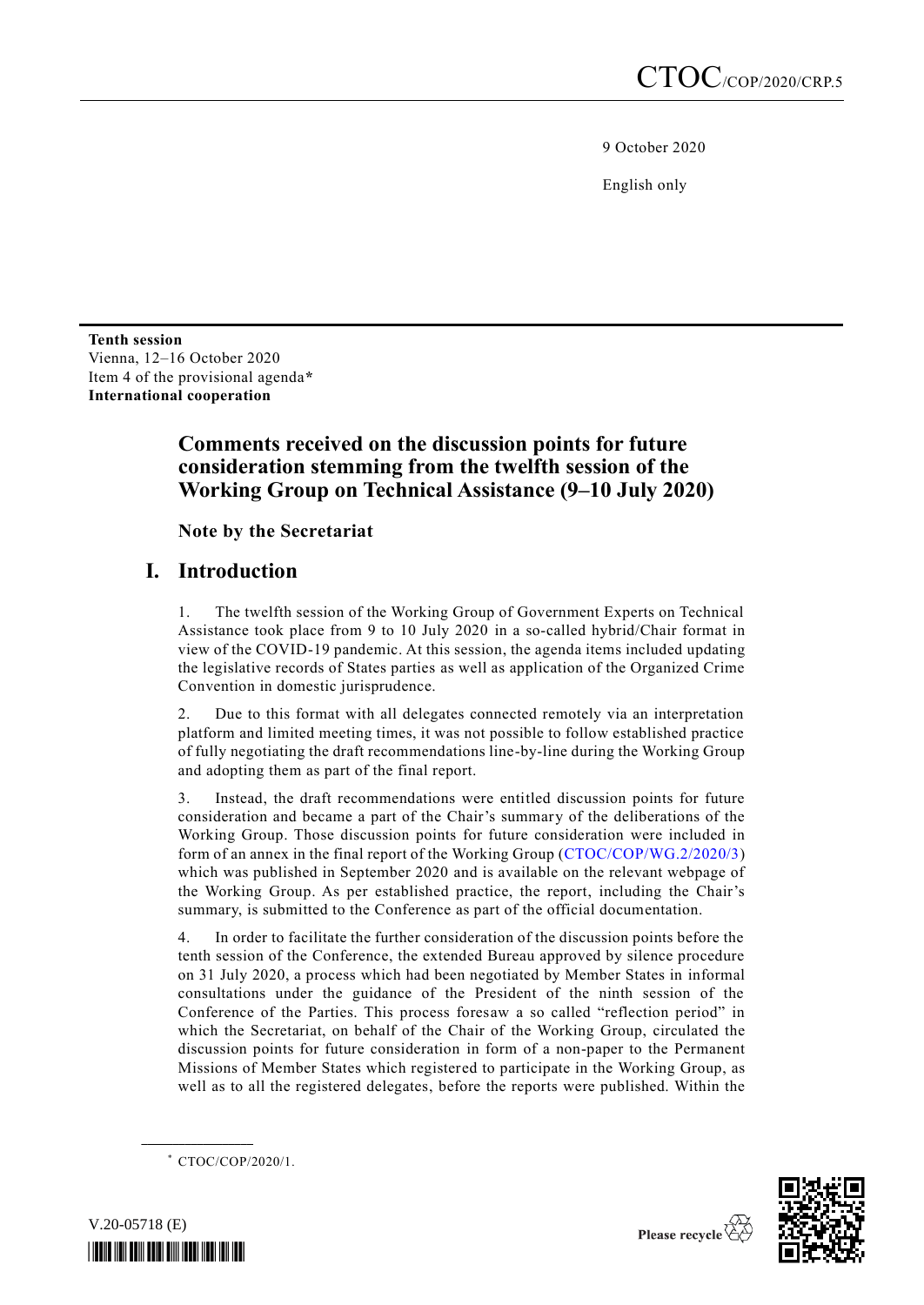deadline, the Secretariat to the Working Group of Government Experts on Technical Assistance received comments from Morocco and Peru.

5. This Conference Room Paper contains the discussion points as identified by the Chair of the Working Group as well as the comments received. The submissions received in other language than English (Morocco in Arabic and Peru in Spanish) were translated unofficially through the use of internal resources.

## **II. Comments of States parties on the discussion points of the twelfth session of the Working Group of Government Experts on Technical Assistance**

### **Agenda item 2**

**Updating the legislative records of States parties in preparation for the Mechanism for the Review of the Implementation of the United Nations Convention against Transnational Organized Crime and the Protocols thereto**

Stemming from the meeting, the following discussion points for future consideration were identified by the Chair of the Working Group of Government Experts on Technical Assistance and are reproduced below:

(a) States that have not yet done so should update their legislative records in the knowledge management portal known as Sharing Electronic Resources and Laws on Crime (SHERLOC), including for purposes of the Mechanism for the Review of the Implementation of the United Nations Convention against Transnational Organized Crime and the Protocols thereto;

(b) The United Nations Office on Drugs and Crime (UNODC) could develop a dissemination plan to raise awareness of the usefulness of the SHERLOC knowledge management portal;

(c) States may wish to consider inviting UNODC to assist in the capacity building activities of national judicial institutions, including by providing training on the use of the SHERLOC portal as a source of information on domestic legislation and jurisprudence from various jurisdictions;

States may wish to consider developing, publishing and providing to the Secretariat for publication on SHERLOC explanatory materials on legislation, such as explanatory memorandums developed during the introduction of the legislation and summarized legislative manuals or briefs that consolidate the relevant provisions of all applicable national legislation on organized crime;

(e) UNODC should consider expanding the SHERLOC knowledge management portal to include information on police-to-police cooperation;

(f) UNODC should continue to gather, disseminate and analyse information on the implementation of the United Nations Convention against Transnational Organized Crime and the Protocols thereto, with a focus on successful practices and the difficulties encountered by States in that regard, and to develop technical assistance tools on the basis of the information gathered;

(g) States may wish to consider providing extrabudgetary resources for the further development and maintenance of the SHERLOC knowledge management portal to promote the implementation of the Organized Crime Convention and the Protocols thereto and strengthen the exchange of lessons learned and challenges in the implementation of those instruments.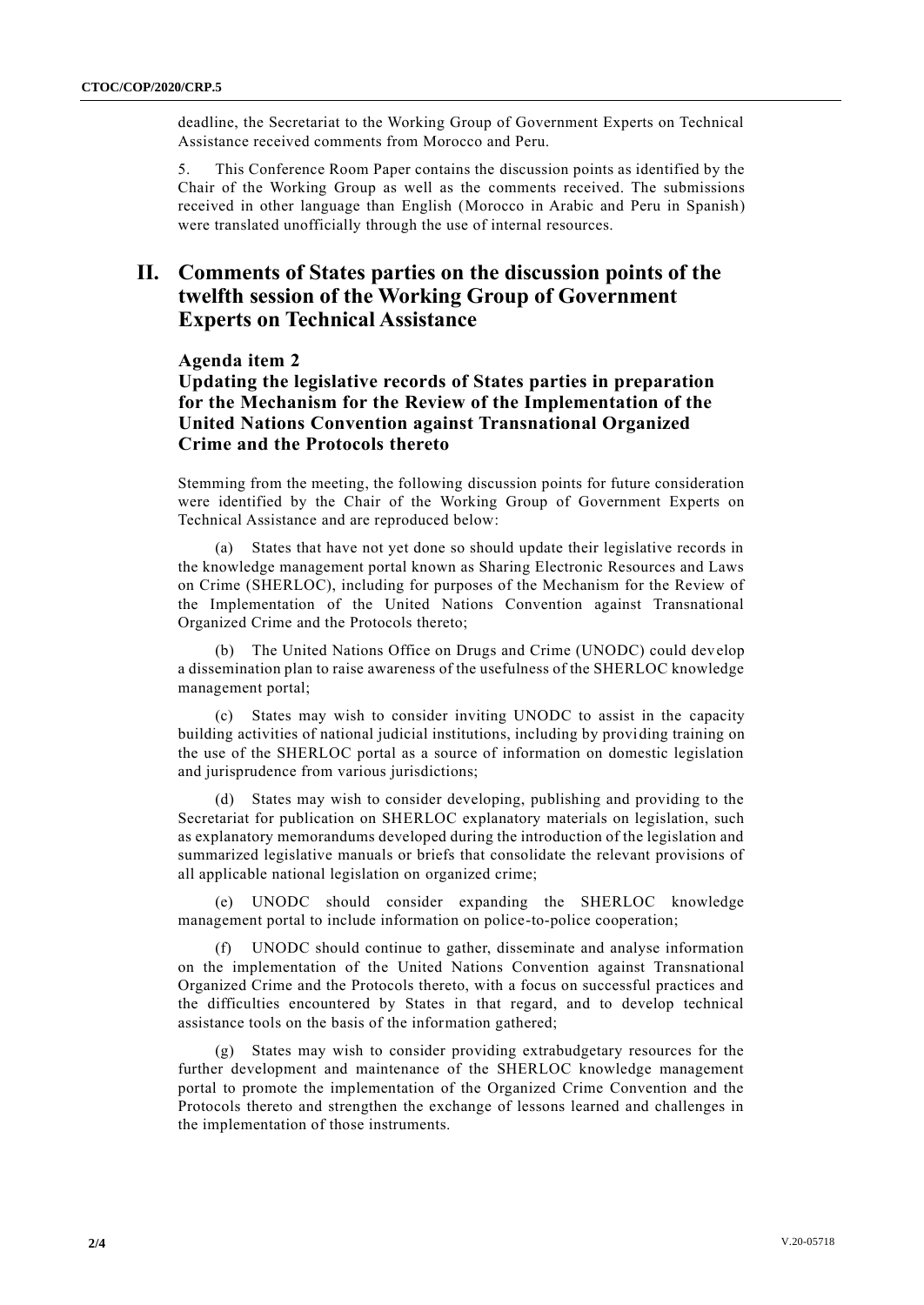#### **Morocco**

Effective implementation of the Organized Crime Convention and the Protocols thereto depends on the provision of technical assistance that enables the implementation of national institutions' strategies in the field of combating transnational organized crime. Therefore, the technical assistance mechanism can assist judicial authorities by strengthening their capacities to combat transnational organized crime and by disseminating the latest international technical means in this field. While we value what was stated in the recommendations, a group of suggestions can be referred to and States are encouraged to adopt them:

(a) Encouraging Member States to invite UNODC to provide technical assistance aimed at strengthening the capacities of judges (investigating judges, judges and prosecutors) as well as judicial police agencies in operationalizing the Organized Crime Convention and the Protocols thereto;

(b) Encouraging Member States to use the expertise of the European Union to cooperate in the field of criminal justice, with the aim of training judges and agents in handling serious and complex crimes;

(c) Encouraging Member States to cooperate with each other to facilitate training activities for judges, agents and law enforcement officials in the fight against organized crime;

(d) Encouraging Member States to introduce the electronic portal for knowledge management (SHERLOC) to the judicial authorities and authorities concerned with fighting crime because of the electronic resources it provides (laws and jurisprudence related to this type of crime);

(e) Encouraging Member States to strengthen research and jurisprudence in the field of combating organized crime and to activate the Organized Crime Convention and the Protocols thereto;

(f) Encouraging Member States to promote and facilitate the exchange of information, research and studies among themselves on best practices in combating transnational organized crime and activating the Organized Crime Convention;

(g) Encouraging Member States to strengthen their legislation and legal frameworks to combat transnational organized crime;

(h) Encouraging Member States to develop strategies and plans that include institutions and national authorities specialized in combating transnational organized crime, in order to give effect to the Organized Crime Convention.

#### **Peru**

In general, we agree with the discussion points proposed for future consideration. Moreover, we allow ourselves to make the following comments:

It is necessary to update the SHERLOC portal, as well as the dissemination of the services contained in this platform, which has a database of legislation, legislation from many countries, as well as the electronic evidence section, as this information is useful for criminal justice practitioners in the investigation and prosecution of organized crime.

Similarly, we consider it necessary to constantly update the Competent National Authorities Directory, which will allow establishing direct contact between officials as well as coordination to better address the requirements within the framework of international judicial cooperation.